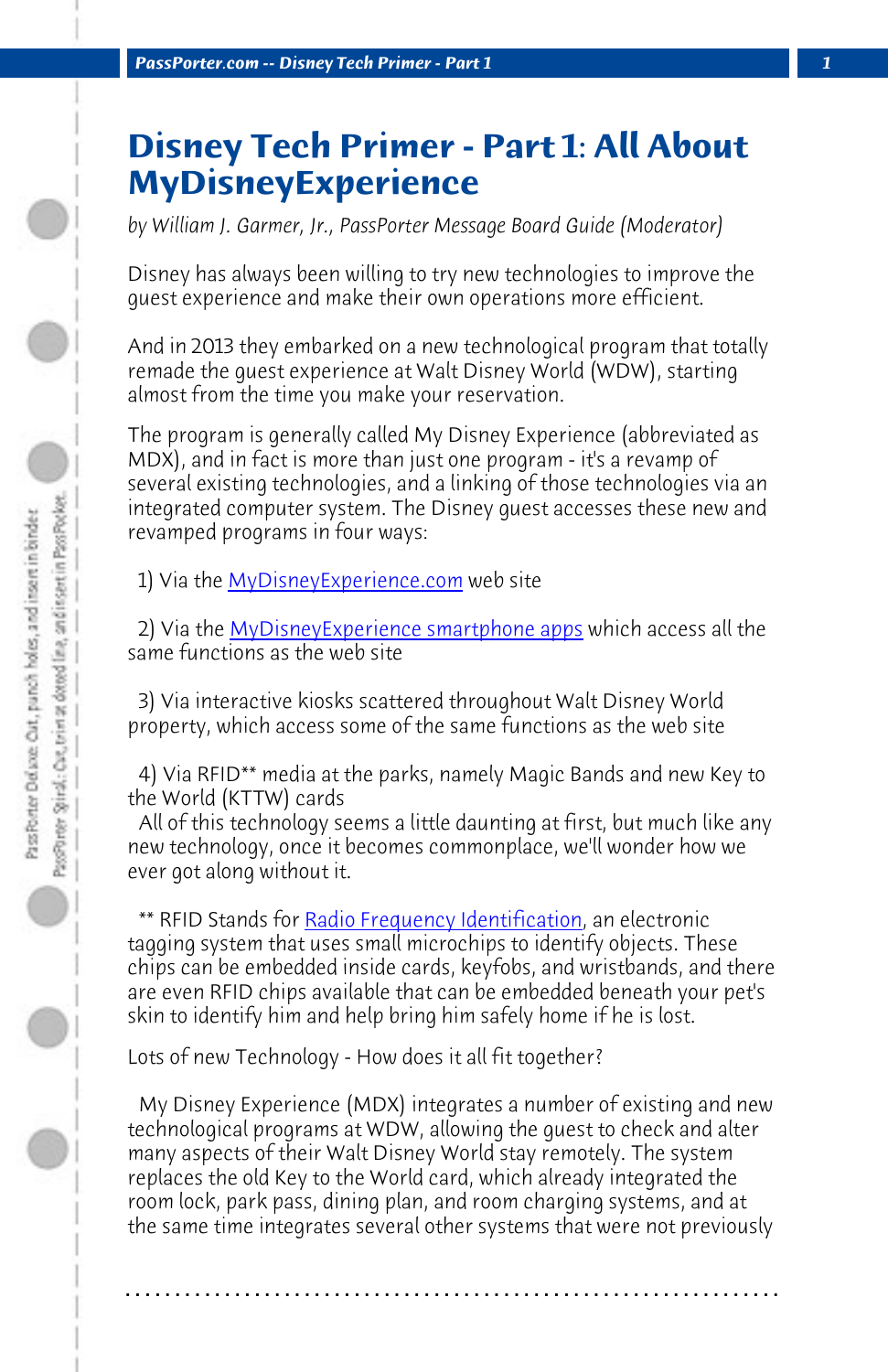linked together. All together, these systems include:

- \* WDW resort reservations
- \* Disney's Magical Express
- \* WDW resort room locks
- \* WDW resort room charging
- \* WDW park passes (both Magic Your Way passes and Annual passes)
- \* FastPass+ (a new system replacing the legacy FASTPASS system)
- \* Disney Dining Plan
- \* Disney's PhotoPass
- \* WDW Resort Refillable mugs (future)

 Additionally, interactive features can be added to in-park attractions which will use MDX to customize the attraction experience and perhaps even save preferences. Thus far, only Test Track in Epcot has such a feature, but more attractions with this capability could easily be added in the future.

 Getting Started with My Disney Experience - Creating Your Account

 All of these systems are tied together by Disney's computer system. Guests access the system by creating a free account on MyDisneyExperience.com. You don't need to have a Walt Disney World resort reservation to create an MDX account. Once you have created your account, you can link various features to it in preparation for your upcoming Walt Disney World vacation.

- Link your family Start by linking your family's accounts to yours, so that the system will know you are traveling as a group.

-> Add your resort or package reservations Next, link your Walt Disney World resort reservations to the account. Once you link your reservations to your account, the MDX site will allow you to do additional things like on-line check-in and customizing Magic Bands.

- Lat: Tickets If you have purchased tickets from the Disney Store, DisneyShopping.com, or an authorized ticket broker like Undercover Tourist (including Annual Passes), you can link them to the account, as well as the tickets included with a WDW resort package.

- Lat; Arrange Your Dining Most Walt Disney World restaurants allow you to make Advance Dining Reservations (ADRs) up to 180 days in advance of your check-in date. If you have already made ADRs by phone or by some other means, you can link them to your MDX account with the confirmation numbers. If you have not, you can make dining reservations directly from the MDX site, and they will be linked to your account automatically. You can now use your MDX account to manage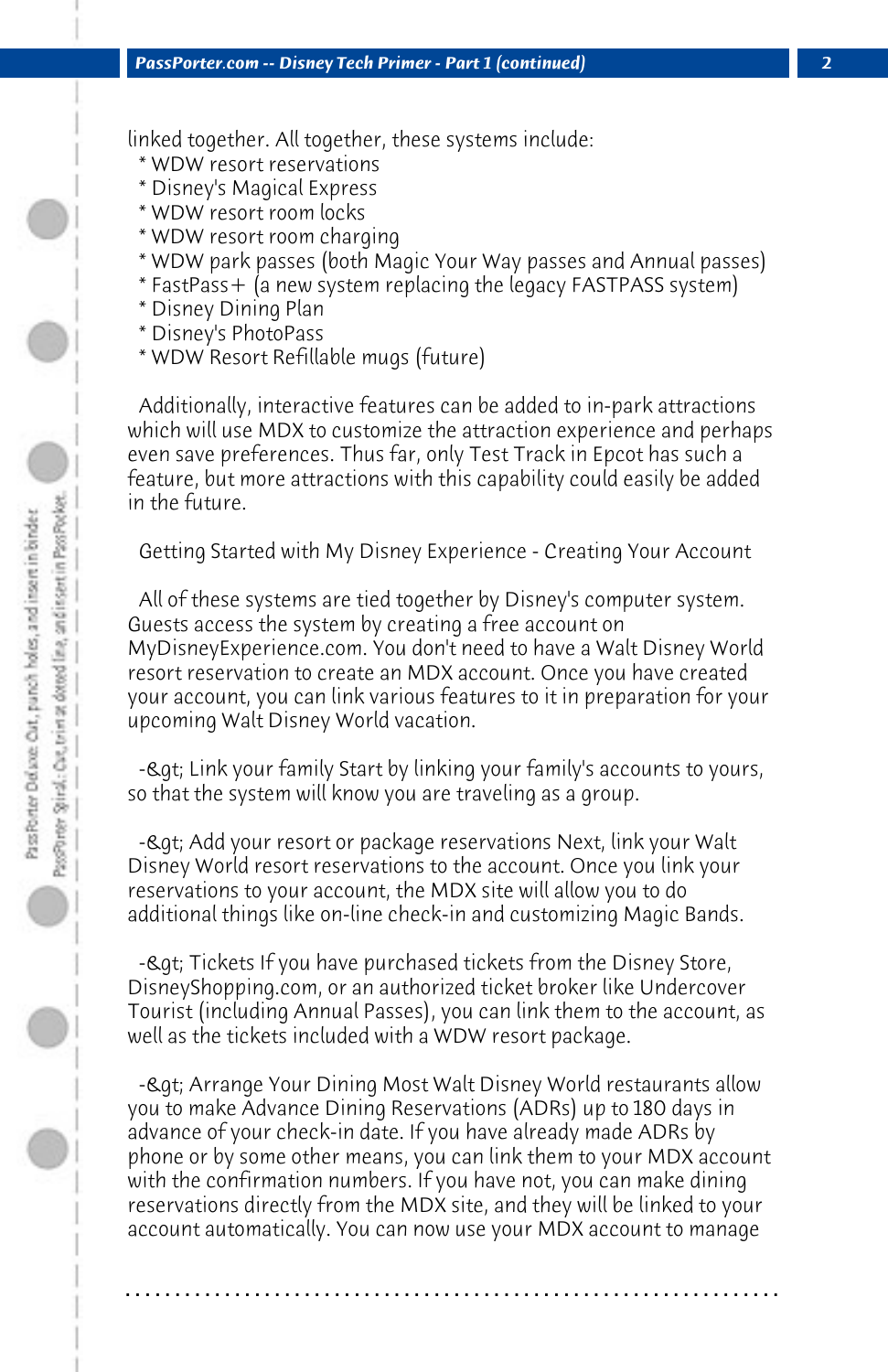your ADRs, add new ones, look for duplicates, delete any which you don't need, or reschedule.

 $-e$ qt; FastPass + (FP+) FastPass + is a reservation system for rides, shows, and attractions at Walt Disney World. By selecting an attraction, and a one-hour time window in which you  $\&\#39$ ; d like to experience the attraction, you make an appointment for the attraction. The number of people who can make such a choice in any given hour is limited, which means that FastPass queues for any attraction are virtually guaranteed to never be longer 20 minutes.

 FastPass+ is a new system, replacing the older legacy FASTPASS system, which only allowed reservations for one attraction at a time, with no advance selection. Along with FastPass+'s new advance selection capability, however, come some new restrictions - each Guest is limited to 3 FP+ selections per day, and all three selections must be in the same park, even if you have a park-hopping ticket linked to your MDX account. Additionally, Disney is also experimenting with a "tiered" approach to attractions; at Epcot and Disney's Hollywood Studios, the guest can select one "headliner" attraction and 2 "minor" attractions. The tiered approach may or may not become standard at all parks once the FastPass+ testing phase is complete in early 2014.

 In order to make your FastPass+ selections, you must first link a park pass and a Walt Disney World resort or package reservation to your MDX account. Once that is done, you will be able to make  $FP+$ selections up to 60 days before your check-in date, for a stay of up to 7 days.

 If you don't have a Walt Disney World resort or package reservation, but you are a WDW Annual Passholder, you can link your AP to your MDX account, and you will be able to make FP+ selections up to 7 days in advance, for one day at a time.

 If you don't have a Walt Disney World resort or package reservation, and you are not an Annual Passholder, you will not be able to make FP+ selections in advance. You can still link a park pass to your MDX account, but you will be able to make FP+ selections only on and for the day of your visit, one day at a time.

- & qt; PhotoPass Disney's PhotoPass is a system of roving photographers on WDW property who will take your picture with digital cameras. The pictures are stored on the PhotoPass computer system for 45 days after they are taken, and you can access them online through your PhotoPass account to order prints, digital downloads, and other products. The PhotoPass system is completely separate from the MDX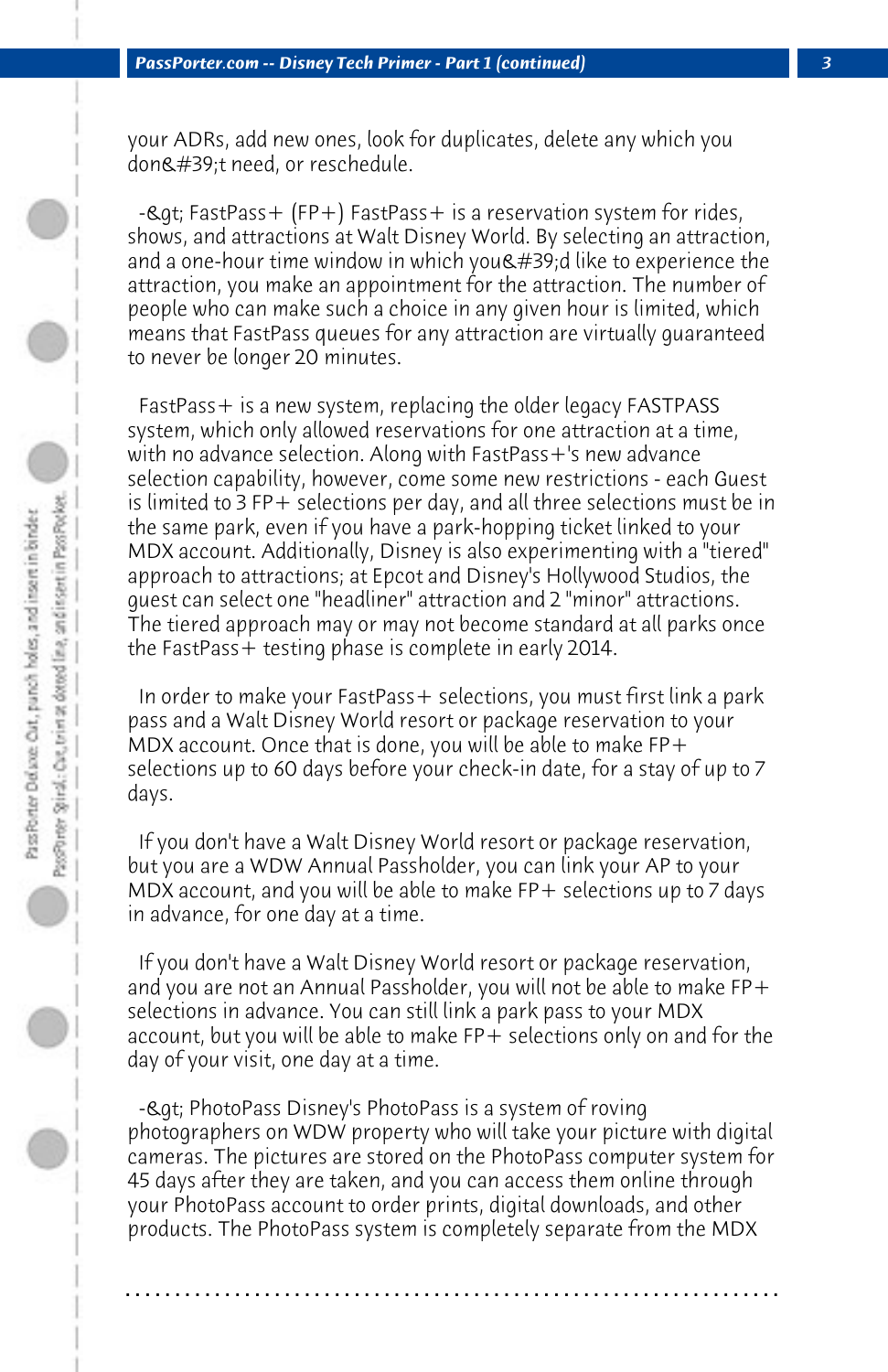system. However, there are links from MDX to take you to your PhotoPass account, where you can view, customize, and order your photos.

-& qt; Walt Disney World Resort room charging Hotels have allowed guests to charge things to their rooms for decades, and Disney resorts are no exception. With the size and complexity of WDW, however, this becomes an extremely useful feature, since Disney allows resort guests to use room charge to pay for anything bought from any Disney venue on Walt Disney World property - meals, souvenirs, ticket add-ons, golf, tours... if you're buying it from a Disney-owned shop, store, restaurant, or cart, you can charge it to your Walt Disney World resort room.

 In order to utilize this feature, the guest must put a credit card on file; the credit card on file is used to pay for anything charged to the room. In the past, putting a credit card on file was done at time of check-in, but now, you can do it in advance, using your MDX account. Note: If you don't want to put a credit card on file in your MDX account, you also have the option of using cash, travelers checks, or Disney Gift Cards to establish a credit for room charging. However, this must be [done at time of check-in. Perhaps in the future, MDX will be ame](http://www.passporter.com/articles/disney-tech-primer-mydisneyexperience1.php)nded to allow Disney Gift Cards to be put on file, instead of a credit card. Coming next week... Magic Bands!

*About The Author: Will Garmer is a native Marylander from the suburbs of Baltimore, who works for an engineering firm as a CAD (computer-aided drafting) and GIS (geographic information systems) specialist. In plain language, he makes maps. And he's a bit of a technophile who likes to keep abreast of current tech trends. He's been going to Walt Disney World yearly since 1990, enjoying the parks and resorts and taking thousands of photographs along the way. His Leave A Legacy address is East 3-G-24-5-19. Stop by and say hello!*

*Article last updated: 01-23-2014*

*View the latest version online at: http://www.passporter.com/articles/disney-tech-primer-mydisneyexperience1.html*

*Copyright by William J. Garmer, Jr.. All rights reserved under International and Pan-American Copyright Conventions. No part of this publication may be stored in a retrieval system or transmitted in any form by any means electronic, mechanical, photocopying, recording, scanning, or otherwise, except as permitted under sections 107 or 108 of the 1976 United States Copyright Act. Resale of this guide is strictly prohibited without the copyright holder's permission. If you purchased this publication from someone other than PassPorter Travel Press, please call 877-929-3273.*